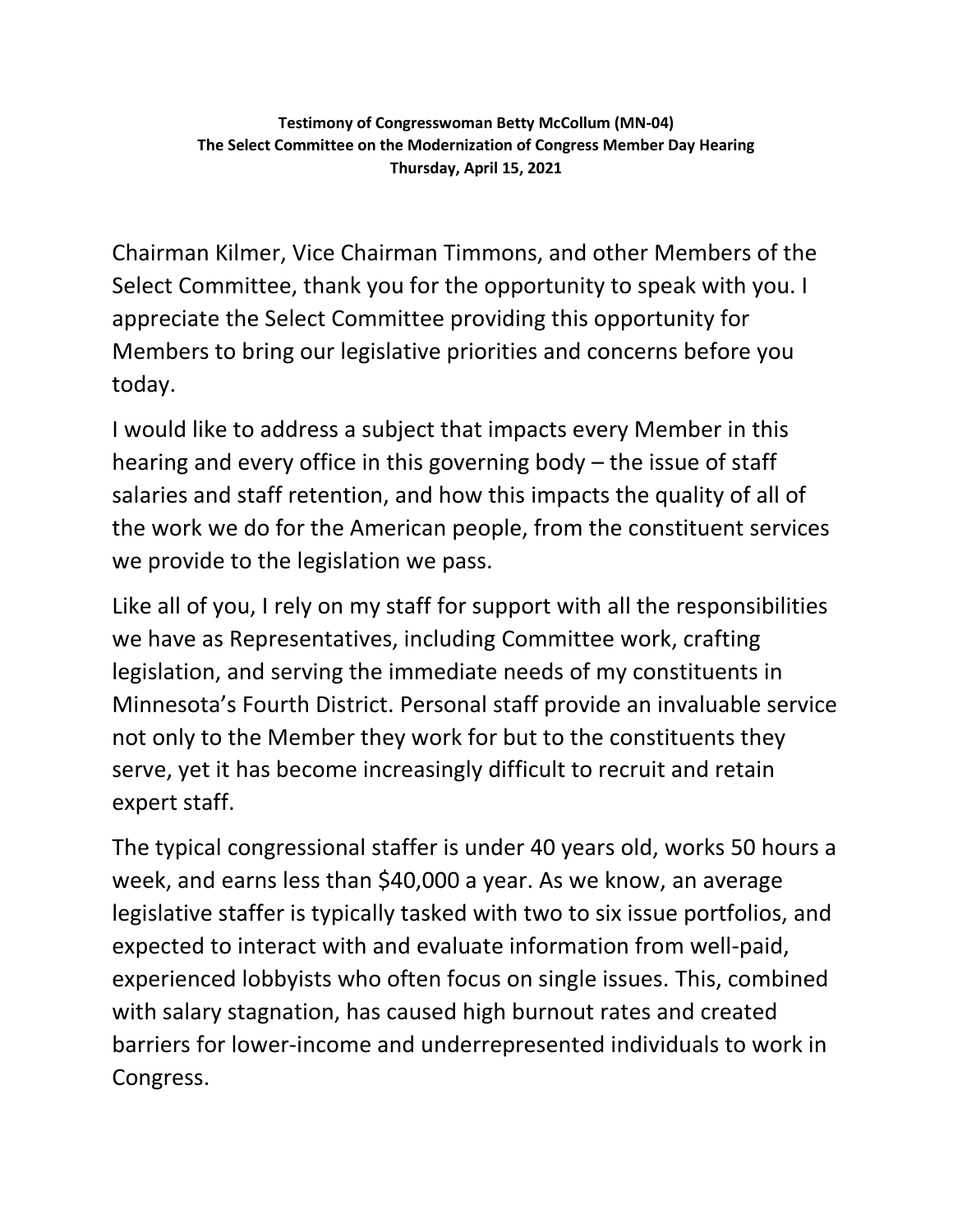On average, Congressional staffers spend barely 3 years on the Hill. With that kind of turnover, it is difficult to build expertise within our staff, or for staff to build a true career doing the people's work. According to the Brookings Institute, 43 percent of staffers intend to leave for the private sector, and 46 percent of those intend to work in lobbying.

Despite inflation, the median salary for most staff has fallen or remained constant since 2009. Increasing the amount of funding available to congressional offices could allow Members to recruit and retain staff with the experience to best serve their constituents and will enable Members to engage in legislative activity more effectively.

In addition to raising the Member's Representational Allowance, I believe it is crucial that we invest in more resources to expand the staff on Legislative Counsel so that they may better inform congressional offices on crafting high-quality legislation in a timely manner.

Congress is stretched thin in its ability to retain experienced staff or get the assistance they need internally. This opens the door for lobbyists to draft legislation that is advanced without significant review, simply because Members and staff do not have enough resources to adequately evaluate it. The Center for Public Integrity and USA Today have exposed how thousands of such bills have passed through State Houses throughout the nation with the efforts of groups like ALEC and other corporate representatives. We cannot allow the U.S. House of Representatives to fall prey to the same influence campaigns because of a lack of experienced, career staff.

I am calling on this Committee to recommend an increase in the Members' Representational Allowance to – at a minimum – the FY2010 level adjusted for inflation, so that Congress may bolster staff retention, open the door to those who have been systemically shut out of